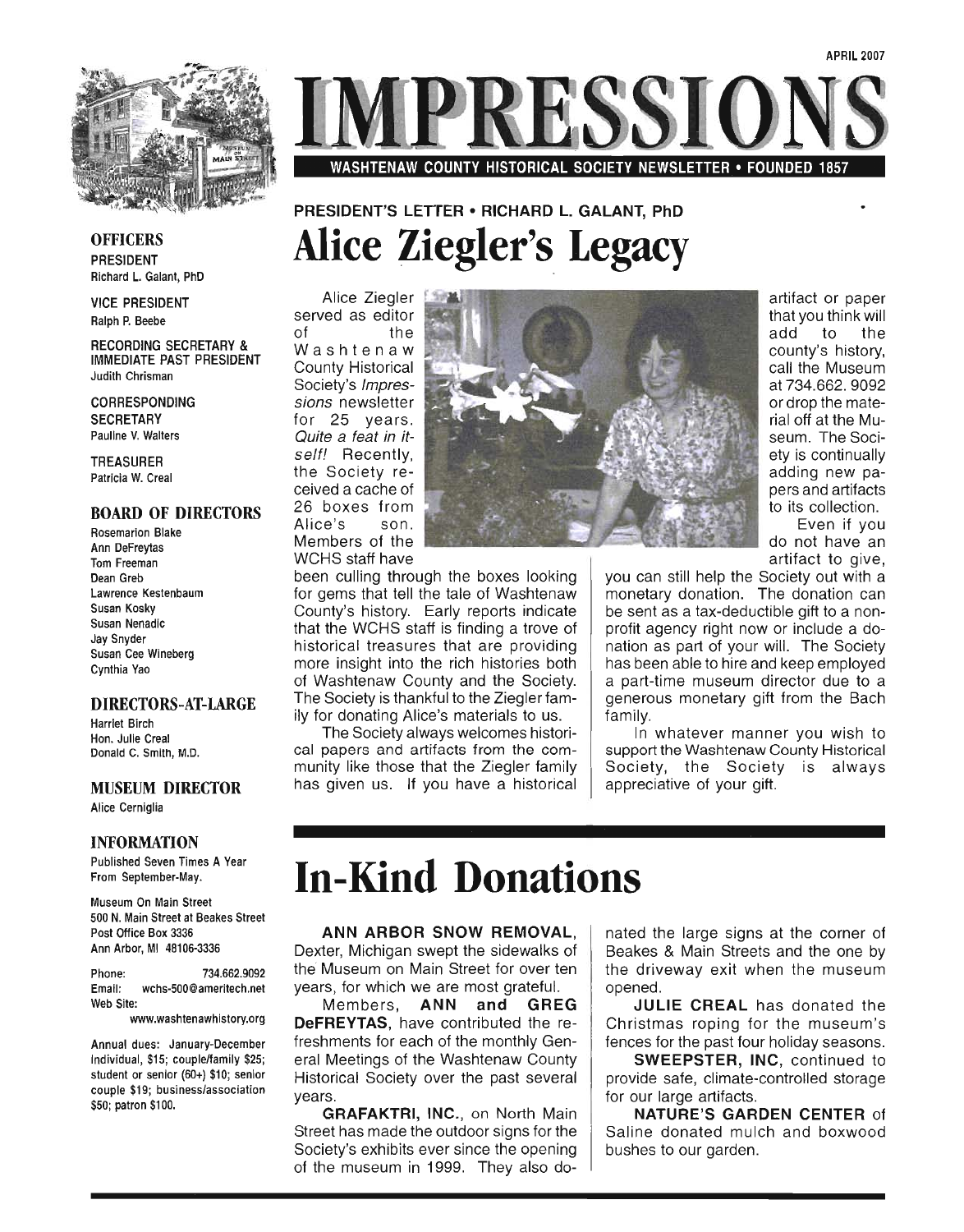### **CONSTANCE AND CHARLES OLSON, JR. Carnegie Libraries: Then and Now**



The Olsons spoke to a standing room audience at the Ann Arbor District Library on Sunday March 18, *2007.* 

Carnegie Libraries received financial grants from Andrew Carnegie to assist in building a library. Many communities already had a library, usually a subscription library sponsored by a ladies' literary society or men's club, requiring a membership fee. Carnegie funded only free public libraries, open to everyone and would issue the grant only to an official government entity such as a city council. His grants were a major step in creating the tradition of free public libraries in the United States.

**Portrait of Andrew Carnegie Andrew Carnegie**, with his parents

and younger brother, came to this country from his native Scotland in 1848 after his father's formerly successful weaving business failed. The family settled in Pittsburgh but did not find the better conditions here, as they had hoped. Andrew, at age 13, went to work to help support the family. His first job was as a bobbin boy in a cotton mill working twelve-hour days, six days a week, for \$1.20 a week.

He had had very little formal education but was a bright, curious child who loved learning on his own. He wasn't content to continue as a bobbin boy and was constantly on the lookout for better opportunities. By the time he was sixteen, he was the major support for his family. As he moved into better jobs with more free time, he used that time for self-improvement, taking accounting classes and joining a debating society. But the activity that he valued most was the opportunity to use the private library of Col. James Anderson, a wealthy Pittsburg resident, who allowed local working boys to use his library free of charge.

Before he was twenty, Andrew made his first business investment, a railroad venture. Over the years he moved from railroads into steel and eventually became the second wealthiest man in the country, second only to John D. Rockefeller. While accumulating his wealth, he also developed a philosophy of wealth. He thought it was a disgrace to die wealthy so he devised ways to give away his money. He didn't believe in direct handouts and would donate only to people who would use it to help themselves or causes that would advance mankind.

He remembered how much he valued the use of Col. Anderson's library and thus, he thought a library was a perfect gift. His first library gift was to his hometown in Scotland in 1881. The first United States library gift was in 1886 to Allegheny, PA where he had a large steel plant and it was supposedly built for the benefit of his workers and their families. It was a large, elaborate building containing an art gallery and a twelve hundred seat auditorium with a \$20,000 organ. (In addition to giving libraries and other buildings, he donated over seven thousand organs to churches around the world.) Three other Pennsylvania towns received money for libraries. One of these towns was originally two small towns that joined together and



**Allegheny, PA, first in the USA** 

was re-named, Carnegie, PA., in order to get the library.

In 1891 he received a request for funds to build a library in Fairfield, Iowa. This was the first gift he did not instigate, and it was the first outside Pennsylvania. It was also the beginning of a project that would result in building over 2800 libraries in English speaking countries during the next twenty-five years. 1689 of those libraries were in the United States and only Delaware, Rhode Island, and Alaska did not receive one. Michigan was the recipient of fifty-three grants for sixty-one buildings and ranked tenth in the number of libraries built. Among the remaining top ten states, only California was not located in the Midwest.

The project was never advertised. It just seemed to have its own momentum. The process was fairly simple. A community would send a request to Carnegie and then would be asked to provide information about population and present library facilities. When a grant was approved, the amount was based on population, usually \$2-\$3 per person. The approval letters were signed by James Bertram, Carnegie's personal secretary, who handled most of the requests. (The recipients may have thought he was uneducated because some of the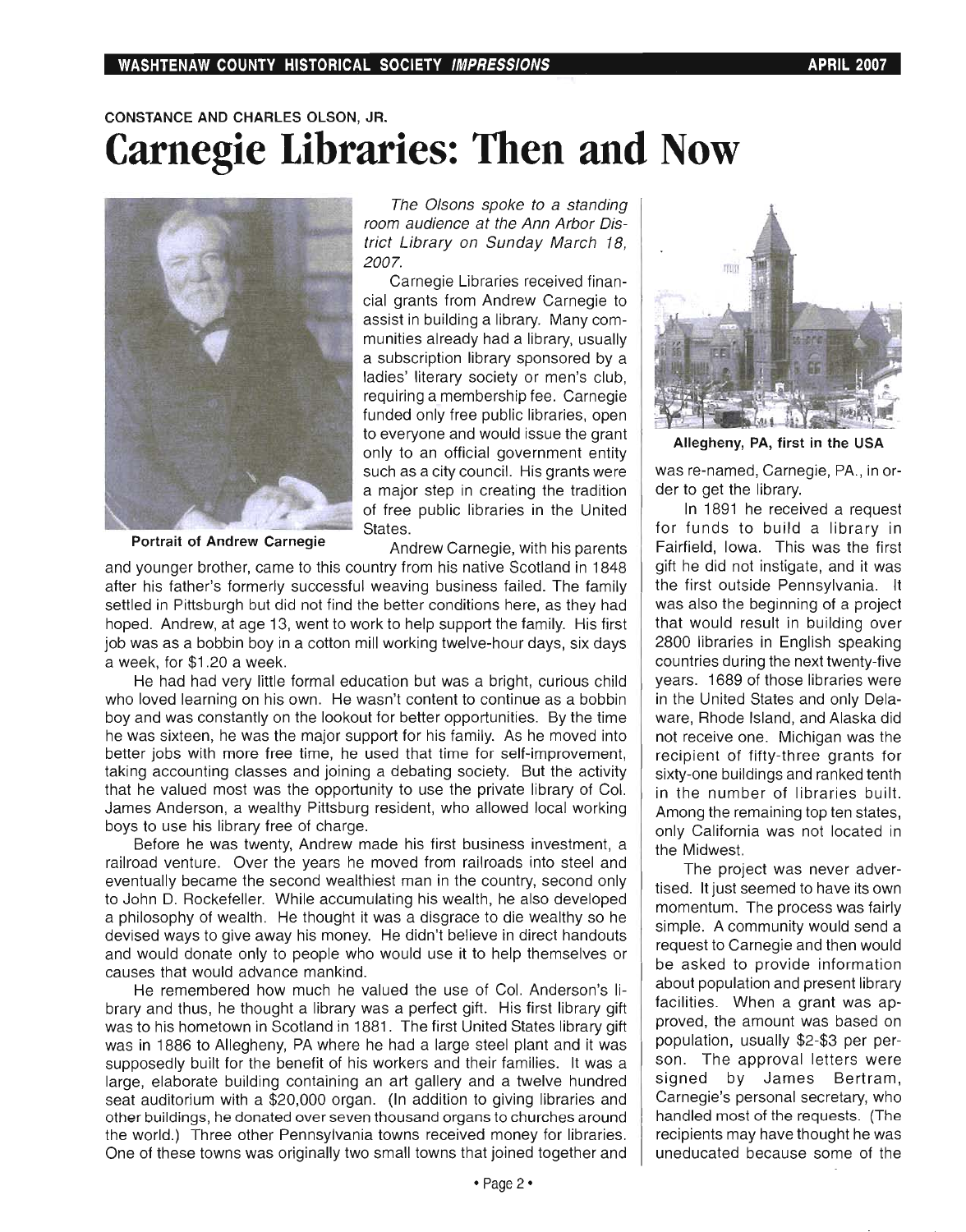spelling was rather odd. That was because Carnegie and Bertram were both members of the Simplified Spelling Society. Carnegie believed that English would become the universal language if the spelling were simplified.)

The requirements for receiving a grant were: the community must provide the building site, it must agree to provide annual support in the amount of ten percent of the original grant, and the grant money must be used only for the construction of the building; nothing for staff, books, or operating expenses.

These requirements sometimes led to controversy and bickering as the local government and general population tried to agree on a proper site and how to provide the necessary funding. Some of the arguments were: the library would be used by and benefit only the wealthy, upper class; it would be populated only by the local riff-raff; it would raise the cultural level of the community; it would spread all kinds of diseases. When the many issues were settled, the community had usually united and felt a great amount of pride in the library, a condition that frequently continues today\_

Our interest has been in the current status of the buildings and how they have adjusted to the common needs of more space, handicap access, and parking. My very rough estimate is that about 42% - and the number is declining rapidly - are still being used as public libraries. They have adapted in one of three ways: squeeze everything into the original space; build an addition; annex an adjacent building. The method chosen is largely dependent on funding, but also on space for expansion and community support.

The fate of the approximately 60% of Carnegie buildings no longer used as libraries is varied. Several have been destroyed by fire and many have been razed, especially during the 1950s and 1960s. A large

OFFICE OF THE srenayar<br>+ ,,. til \* ,,. CARNEGIE CORPORATION 576 FIFTH AVENUE NEW YORK

MAK 14 1913

Lrs Martha G.Willis. **Secretary** Public Librory , WAtERLOO, Ind.

Dear Ladam:

. Rosponding to your communications on behalf of WATERLOO, Ind. Cown and township, if the town and township agree by resolution of town and township trustees to maintain a Free Public Library at a cost of not less than Nine hundred dollars a yoar, and provides a suitable site for the bilding, Carnogia Corporation of New York will be glad to give Nine thousand dollars (\$9000) to erect a Free Public Library Bilding for WATERLOO, Ind., Town and Township.

It should be noted that the amount indicated is to cover the cost of Library Bilding complete, redy for occupancy and for the purpose intended.

Before any expenditure on bilding or plans is incurd, the approval of proposed plans by Carnegie Corporation of New York should be secured, to obtain which pleas send aketch plans for inepection.

Very truly yours,<br>CARNEGIE CORPORATION OF NEW YORK.

 $\sim$  C We Man

Letter agreeing to a grant

number have been adapted to other uses such as art museums, historical museums, business offices, and even private residences. Our Ann Arbor Carnegie building is an example of alternate use. It was purchased by the University of Michigan in the mid-1950s and converted to classroom use.

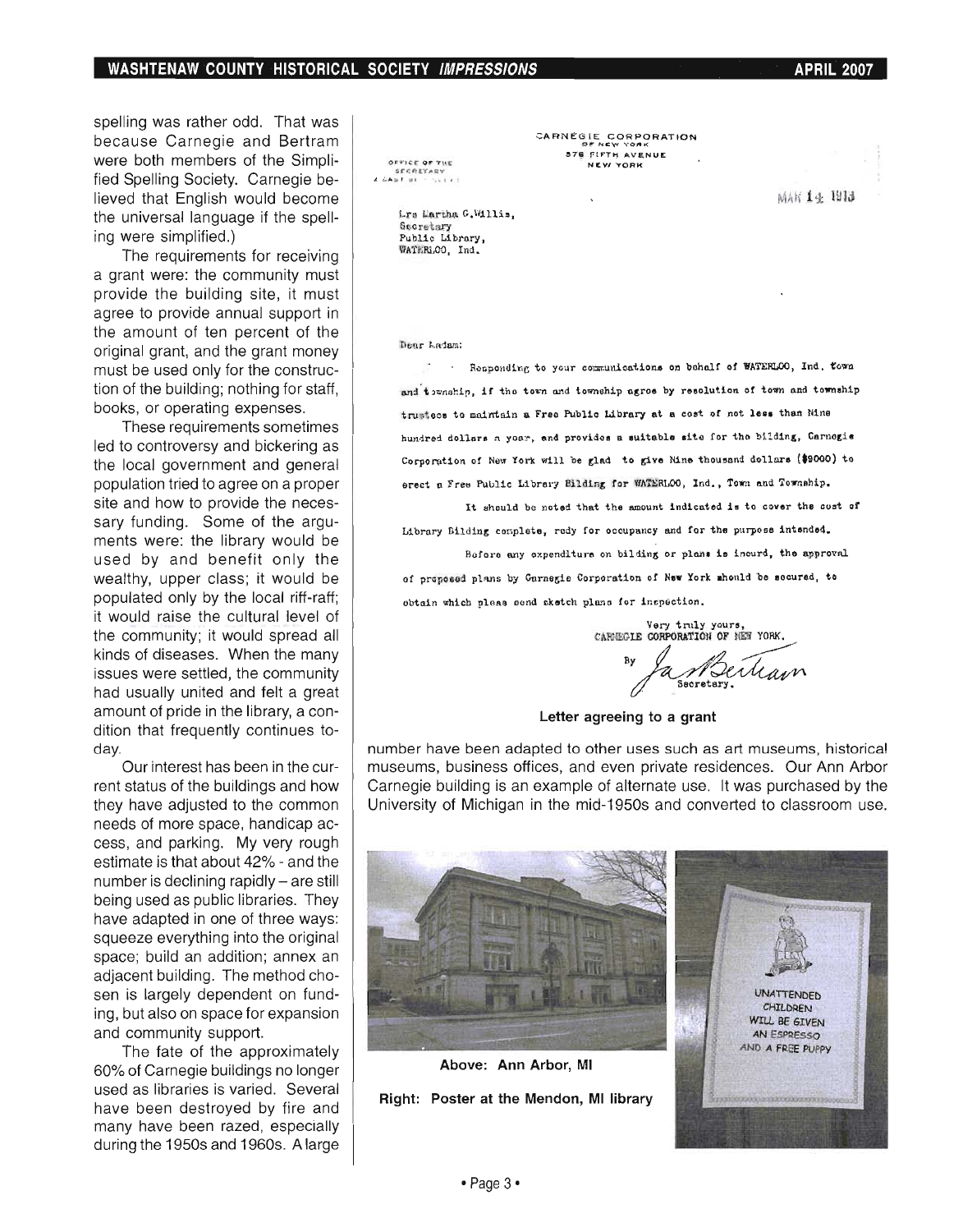### WASHTENAW COUNTY HISTORICAL SOCIETY *IMPRESSIONS* APRIL 2007 APRIL 2007

Now it faces destruction although the façade may be preserved. The University seems to recognize it as a piece of American cultural history.

The first Carnegie Library built in Michigan was at Ironwood. It is one of three Carnegie Libraries in the Upper Peninsula still operating in the buildings built with Carnegie funds. The others are at Houghton and Ishpeming. The Houghton library has little room to expand, and the Ishpeming library obtained more space by building a mezzanine in the lofty space of its main floor.

Annexing an adjacent building has been a frequent way to acquire more space, such as the annexation of the adjacent county jail to expand the library at Sandusky, Ohio, and the annexation of the former city hall by the library at LaGrange, Indiana. None of the remaining Carnegie Libraries in Michigan have followed this route.

Many Carnegie Libraries are now national historic sites, a designation that can limit opportunities to expand. The library at Manistee is located within the Manistee Historical District. To provide handicapped access, an







Sparta, MI Sparta with addition preserving a large tree

addition with a ground floor entrance and an elevator was built at the rear without changing the frontal appearance of the building.

We have seen a number of exciting additions, including the one at Sparta, Michigan, with its handicapped ramp to the children's section in the original building that was built around an interior atrium. A two-story, re-



Clyde, OH



Angola,  $IN - new$  addition surrounding the original building



built with a field-stone exterior that so closely matches the field-stone of the original structure that it is difficult to determine where the original structure stops and the addition begins.

The original building at Angola, Indiana, was two-story, made of brick,



Angola,  $IN - original$  building enclosed in the new addition



Ironwood, MI, first in Michigan



Houghton, MI



Ishpeming, MI



Manistee, MI



Manistee library addition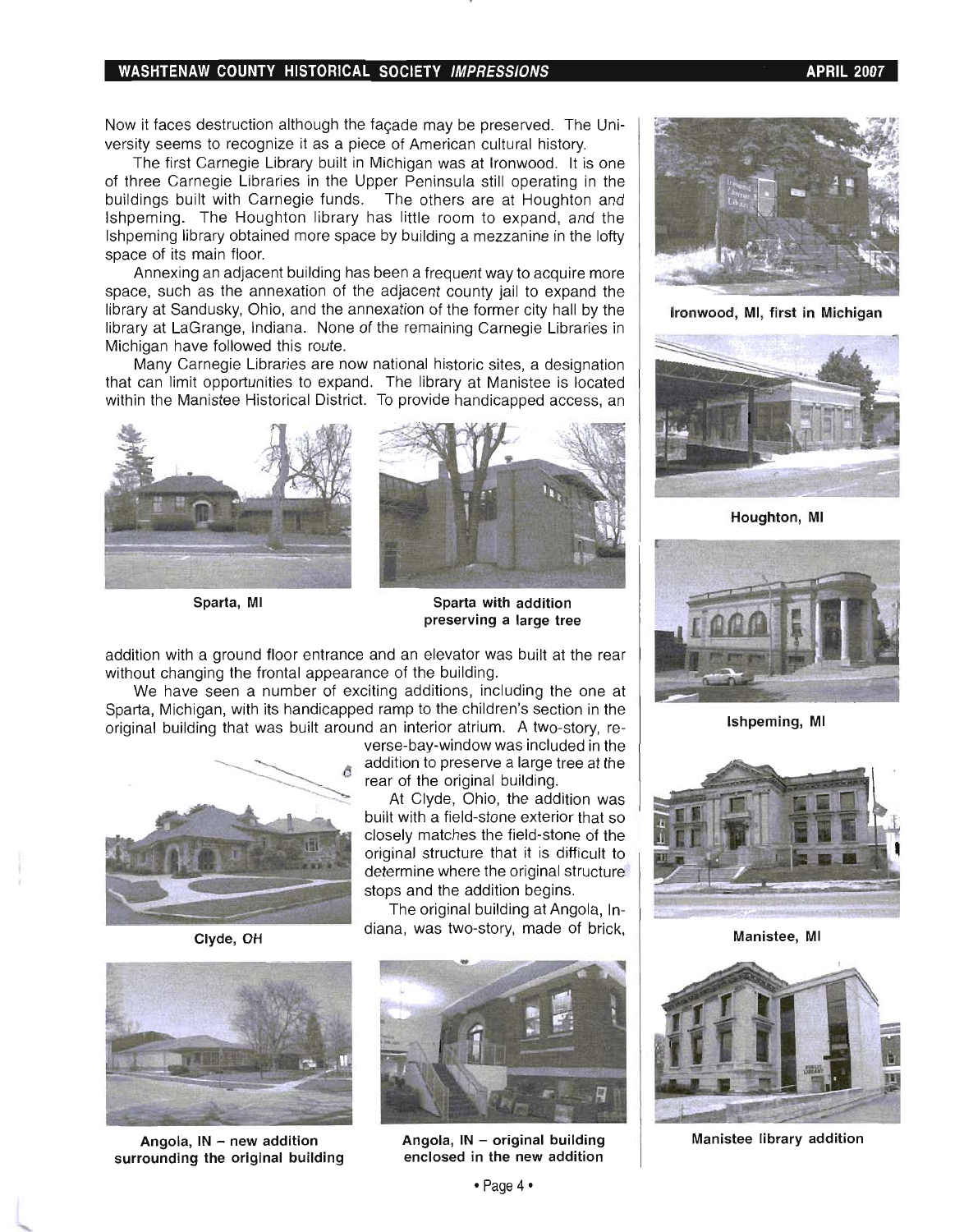

Howell, MI



Howell, MI - interior restored



Portland, MI



Portland, MI - addition to the rear of the original building



Portland, MI - interior view showing stone exterior wall of original building

and had a fountain in the front yard. Today, you can't see the original building or the fountain until you go inside the ground-floor entrance to the addition that was built completely surrounding the original structure and fountain. The original structure serves as the Reference Section and the addition provided an elevator for handicapped access.

Among the more exciting libraries we visited are two in Michigan that have additions designed by David Osler Associates of Ann Arbor. These are at Howell and Portland. Both additions were attached at the rear of the original structure without significantly altering the frontal appearance. Both also preserve some of the original exterior walls as interior walls fronting the additions. Notice the lighting fixtures in the interior view of the Howell library. Angola,  $IN -$  fountain from front This style was used extensively lawn now enclosed within addition throughout many of the Carnegie Li-



braries. Note, also, the similar fixtures in the far rear of the Portland library, the original part of the building.

Photos by Charles Olson, Jr.

## **One-Room Schoolhouse Open House**

On Sunday, March 11, 2007, members and guests gathered to share their memories about their experiences in one-room schoolhouses. Two of those who spoke were William McKeachie and Elmer Diuble.



Left: William McKeachie talking about one-room schoolhouses and Marcia McCrary taking notes.

Right: Elmer Diuble reminiscing.

> Photos by Susan Wineberg

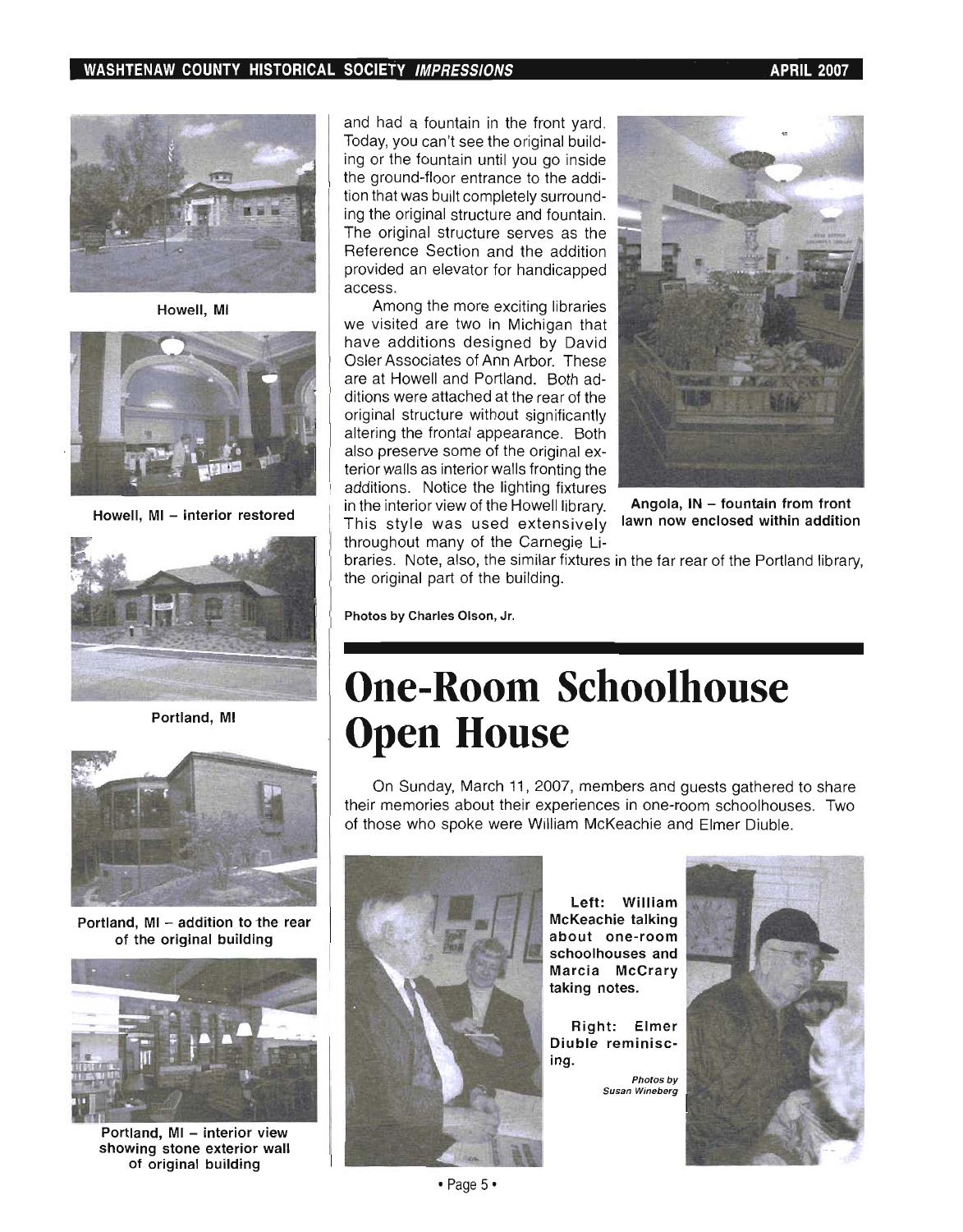## **Exhibit at Mallets Creek Library**

The traveling exhibit, WOMEN'S WORK & STYLE, is currently on display at the Mallets Creek Library at 3090 Eisenhower Parkway. It will be available until Sunday, April 29.

## **Upcoming Events**

Genealogical Society of Washtenaw **County** 

Sunday, April 22, 2007 1:30 p.m. St. Joseph Mercy Hospital Education Center Auditorium - parking lot P

Genealogy Software Workshop Is your old genealogy program no longer meeting your needs? Want to try something new but not sure what to buy? Several popular programs including Legacy, The Master Genealogist, Family Tree Maker and PAF as well as mapping and photo editing programs will be discussed followed by a hands-on session where members can try out the programs and ask questions from our own experts.

#### Kempf House Museum

Wednesday, April 25, 2007 12 noon 312 S. Division, Ann Arbor, MI Noon lecture: Ann Arbor in 1892 Wystan Stevens, well-known local historian, will share information he recently found in an Ann Arbor Argus from 1892.

Delhi Bridge Historic District Study **Committee** 

Wednesday, April 25, 2007 7:00 p.m. Washtenaw Intermediate School District, Vogel Room C 1819 S. Wagner Rd., Ann Arbor,MI

Public hearing: overview of the proposed Delhi Bridge Historic District and public comment session.

For information contact Richard Cook at 734-741-1267 or Deborah Webster at 734-994-7943.

Cobblestone Farm Association Saturday, April 28, 2007 12:00 p.m.- 4 p.m.

Cobblestone Farm Museum 2781 Packard Rd., Ann Arbor, MI

Spring Cleaning. Ox team demonstration. Open and wash the windows. Mop the wood floors. Air out the closets. Cook on the wood stove. Clean and sharpen tools. Straighten up the wood shed. Get the house garden ready to plant. There's plenty to do on this old farm!

### Saline Area Historical Society Saturday, May 19, 2007 11 a.m. - 4 p.m.

Rentschler Farm Museum 1265 E. Michigan Ave., Saline, MI

Springtime on the Farm Join us for a springtime celebration with baby animals, traditional demonstrations, crafters including a blacksmith, gardening, tours of the 12-room farmhouse, good food, gift shop, special activities for children and wagon rides. The Saline Fiddlers will perform at 12:30 p.m. and New Horizons Band will entertain at 2:30 p.m.

Adult admission: \$1 donation; Children Free.

Genealogical Society of Washtenaw **County** 

Sunday, May 20, 2007 1:30 p.m. St. Joseph Mercy Hospital Education Center Auditorium - parking lot P Tom Barrett will speak on Patterns of Immigration: 1800-2000 including "Old" and "New" immigrants to the United States, changing patterns in origins, numbers, and assimilation ... or not... into American culture. Class: There Are No Dumb Questions



Another view of exhibit



Mallets Creek exhibit Photos by Alice Cerniglia

### **Sesquicentennial**

The 150<sup>th</sup> committee is well on its way to finalizing the plans for the dedication of the soon-to-beinstalled flag pole in the garden on Saturday, June 16 at 2:00 pm. Guests are invited to the Garden Party that will follow.

Plans are well under way for the Grand Party on Sunday, July 29 that will take place in a large tent in the parking area of the Museum on Main Street.

The new exhibit will open in time for the flag pole dedication and will use many of the Society's artifacts to tell the history of the Washtenaw County Historical Society, Washtenaw County and our building.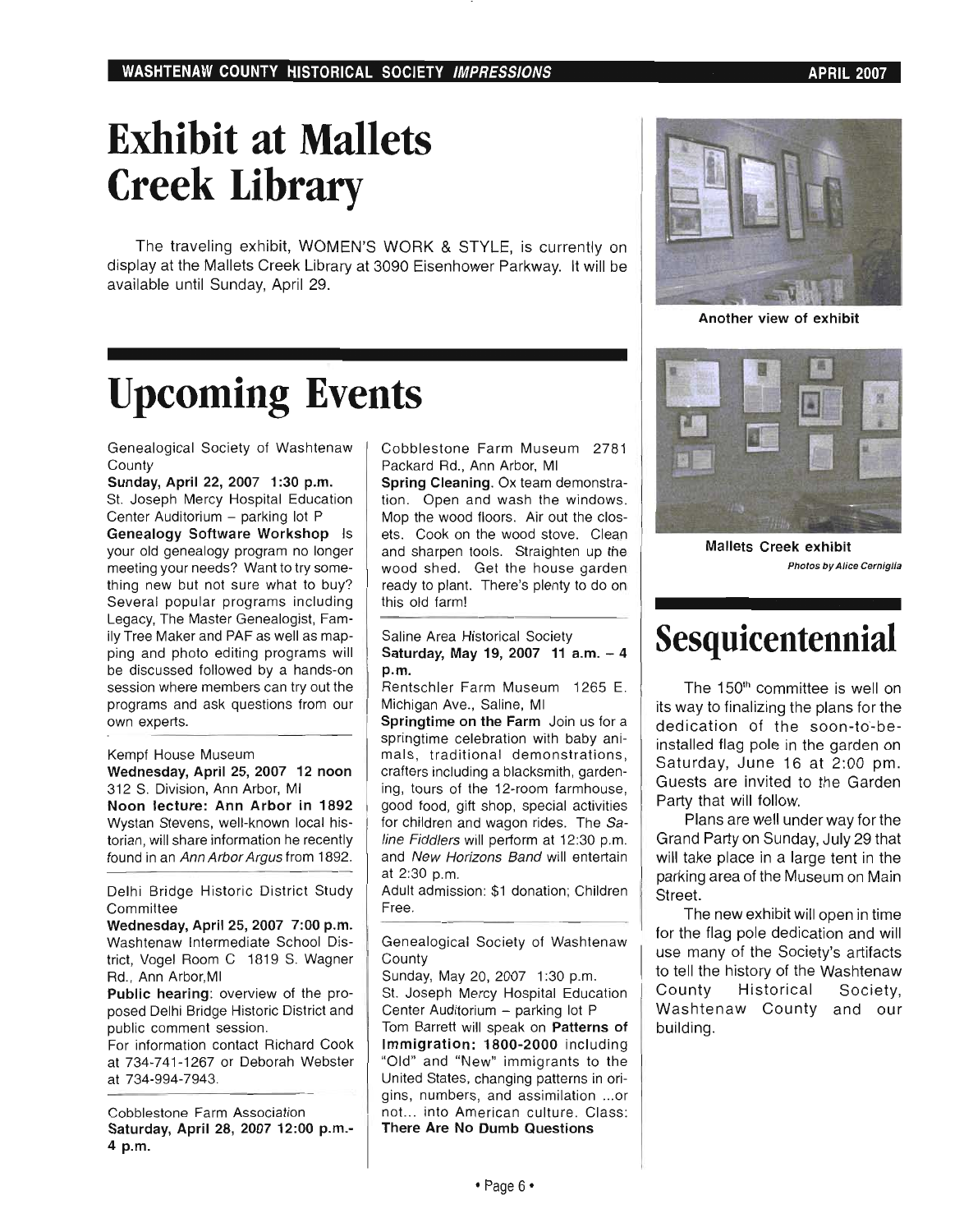### WASHTENAW COUNTY HISTORICAL SOCIETY IMPRESSIONS **APRIL 2007**

### Only an Eighth Grade Education

Remember when our grandparents. great grandparents, stated that they only had an 8th education? Well let's think about that! Could any of us have passed the 8th grade in 1895?

This is the 8<sup>th</sup> grade examination from Salinas, Kansas. It was taken from the original document in the Smokey Valley Genealogical Society and Library in Salinas, Kansas, and was reprinted by the Salinas Journal,

### 8th Grade Final Exam

### Grammar (Time, 1 hour)

- 1. Give nine rules for the use of Capital letters.
- 2. Name the parts of speech and define those that have no modifications.
- ivanie trie parts of speech and define the
- 4. What are the principal Parts of a verb? Give Principal Parts of lie, lay and run.
- 5. Define a Case. Illustrate each Case.
- 6. What is Punctuation? Give rules for principals marks of Punctuation.
- 7. Write a composition of about 150 words and show therein that you understand the practical use of the rules of grammar.

### Arithmetic (Times, 1.25 hours)

- 1. Name and define the fundamental rules of Arithmetic.
- 2. A wagon box is 2ft. deep, 10ft. long and 3 ft. wide. How many bushels of wheat will it hold?
- 3. If a load of wheat weighs 2942 Ibs. what is it worth at 50cts/bushel, deducting 1050 Ibs? For tare?
- $\frac{1}{2}$  district No. 33  $\frac{1}{2}$  and  $\frac{1}{2}$  substrict No. 33  $\frac{1}{2}$  is the necessary levy to carry on a school serves and have  $\frac{1}{2}$  for a value of  $\frac{1}{2}$  for a value of  $\frac{1}{2}$  and have  $\frac{1}{2}$  for an  $104.$  For incidentals  $0.$
- \$104. For incidentals?<br>5. Find cost of 6720lbs. coal at \$6.00 per ton?
- 6. Find the interest of \$512.60 for eight months and 18 days at 7 percent.
- 7. What is the cost of 40 boards 12 inches wide and 16 ft. long at \$20 per meter?
- 8. Find bank discount on \$300 for 90 days (no grace) at 10 percent.
- 9. What is the cost of a square farm at \$15 per acre? The distance around which is 640 rods?
- 10. Write a Bank Check, a promissory Note, and a Receipt.

### U.S. History (Time, 45 minutes)

- 1. Give the epochs into which U.S. History is divided.
- 2. Give an account of the discovery of America by Columbus.
- 3. Relate the causes and the results of the Revolutionary War. 3. Relate the causes and the results of the Revolutionary War.<br>4. Show the territorial growth of the United States
- 
- 5. Tell what you can of the history of Kansas. ' replace with Michigan).
- 6. Describe three of the most prominent battles of the Rebellion.
- Presence three or the most prominent pattes or the Repetition.
- with were the following. Name events connected with the following data and the following dates: 1607. 1620, 1849, 1865.

### Orthography (Time, one hour)

- 1. What is meant by the following: Alphabet, phonetic, orthography, etymology, and syllabication?
- 2. What are elementary sounds? How classified?
- 3. What are the following, and give examples of each: Trigraph, sub vocals, diphthong, and cognate letters. Linguals?
- 4. Give four substitutes for caret 'u'.
- 5. Give two rules for spelling words with final 'e.' Name two exceptions under each rule.
- 6. Give two uses of silent letters in spelling. Illustrate each.
- 7. Define the following prefixes and use in connection with a word: bi, dis, mis, pre, semi, post, non, inter, mono, sup.
- Be a serious diacritical divide into the same that indicates which in the sound: card, mercy, mercy, mercy, sup ain ulaufillually and us 9. Use the following correctly in sentences: cite, site, fane, fain, vane, vain, vein, raze, raise, rays.
- 
- 10. Write 10 words frequently mispronounced and indicate pronunciation by use of diacritical marks and by syllabication.

### Geography (Time one hour)

- 1. What is climate? Upon what does climate depend?
- 2. How do you account for the extremes of climate in Kansas (Michigan)?
- 3. Of what use are rivers? Of what use is the ocean?
- 4. Describe the mountains of North America.
- 5. Name and describe the following: Monrovia, Odessa, Denver, Manitoba, Hecla, Yukon, St. Helena, Juan Fernandez, Aspenwall & anic anu<br>......
- 6. Name and locate the principal trade centers of the United States.
- 7. Name the republics of Europe and give the capital of each.
- 8. Why is the Atlantic coast colder than the Pacific in the same latitude?
- 99. Describe the process by which the process by which the sources of rivers.  $10^{\circ}$  Describe the process by which the water of the ocean returns to the sour
- 

Notice that the exam took five hours to complete. This test is very humbling, and gives meaning to "only an 8<sup>th</sup> grade education."